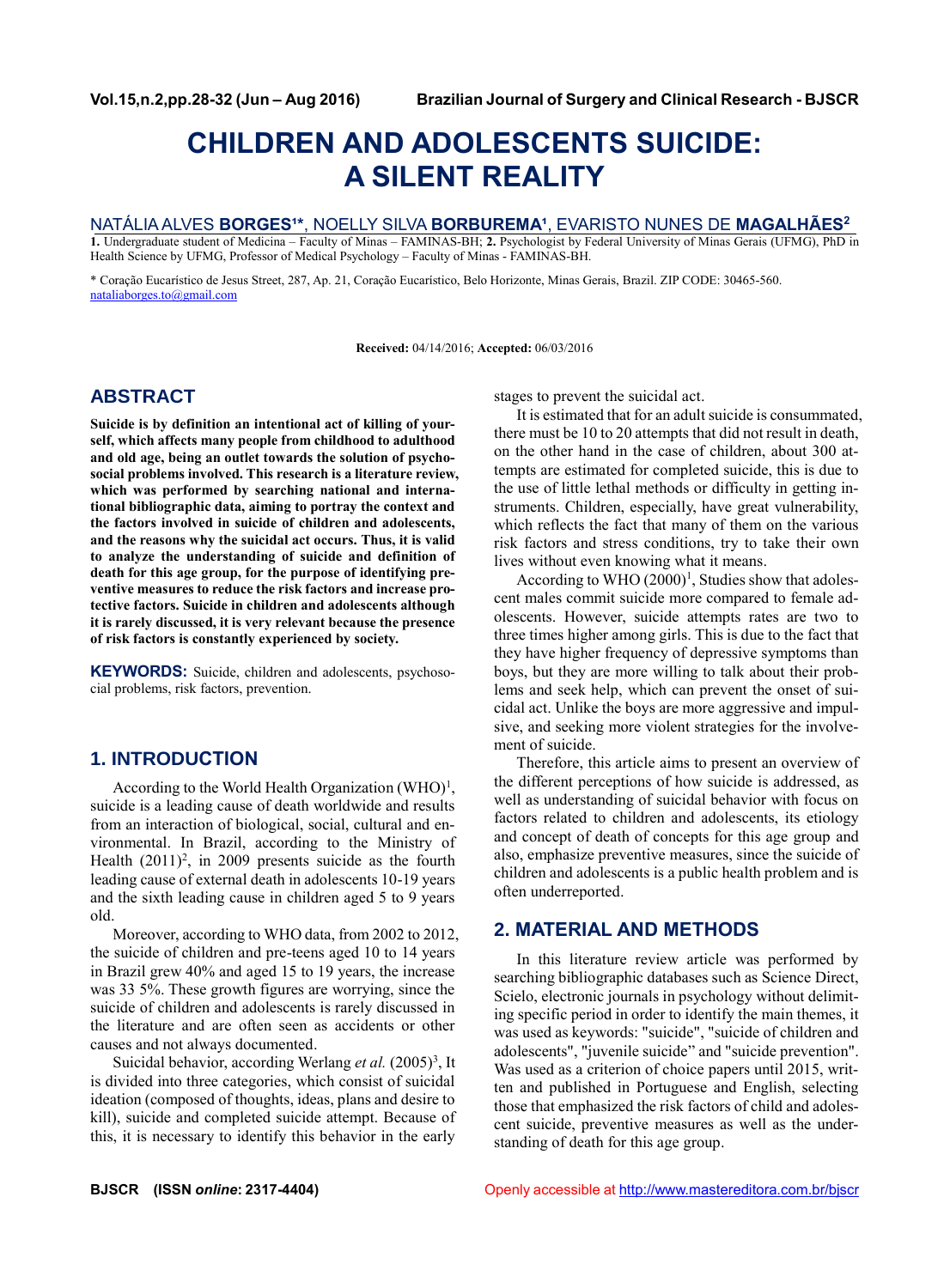## **3. LITERATURE REVIEW**

#### **Different views on suicide**

Since the nineteenth century several theories have been published in the literature, in order to define the causes of suicide. First, the sociologist Émile Durkheim published the book "Suicide", which stated that it was strongly related to three main factors: hit individuals who were less integrated in their family group, religious or political; applied to companies in which an individual should sacrifice for the group; and due to the deregulation of social mechanisms. Shortly after this theory was complemented by Maurice Halbswachs, with the book "The causes of suicide" in which specified that the only cause of suicide was loneliness<sup>4</sup>.

However, for psychoanalysis, the suicidal act is seen as the prevalence of the death drive on the life drive, which is associated with the individual desire and anguish. For Freud (1920, cited by Senna *et al.*, 2014)<sup>5</sup>, there must be a balance between the two drives in which the death drive is linked to the service of life, and states that this can be expressed through aggression and, when focused on the individual, culminating in suicidal act.

Again according to Freud's view that exposes in his text "Mourning and Melancholia" cited by Marqui  $(2009)^6$  the characteristics presented by a similar melancholic individual to suicide:

"Melancholy still shows something else that is absent in mourning - an extraordinary decrease in self-esteem, an impoverishment of his ego on a large scale. In mourning, it is the world becomes poor and empty; in melancholia it is the ego itself. The patient represents his ego to us as valueless, incapable of any achievement and morally despicable; he scolds and degrades, waiting to be expelled and punished". Freud apud Marqui (2009)<sup>6,7</sup>.

he Theory of Freud can be illustrated by a sentence described by the French novelist Gustave Flaubert, published in 1853: "You can die, since they cannot make others die, and every suicide is perhaps an embedded murder." In this context, it can be inferred that the suicide rate is higher in structured societies and where the outer violence is more orderly and regulated, as stated Souza  $(2015)^4$ .

It is observed, then the text of Freud  $(2012)^7$  "The malaise in civilization", which supports the idea that society, when organized, generates a set of conflicting rules with individual desires. Thus society imposes restrictions against the welfare of its population, which can lead to psychic conflicts and lead to suicide. At the same time, children and adolescents may develop a behavior suicidal ideations by feel repressed by rules and afflictions judged unbearable that generate conflicts with themselves and find in death the only solution.

Suicide is complex and inherent to own reasons for

each individual, from the Greco-Roman society to contemporary cases of suicides are recorded due to various causes and ideas. According to Souza  $(2014)^4$ , in the Greco-Roman society, was preferred death to dishonor, reasons had major suicide rates; in middle age, suicide was considered "devil's art" and was forbidden and punished; and in modern and contemporary society, suicide is related to many reasons one of which psychosocial problems that affect the entire world's population.

## **Understanding suicidal behavior in children and adolescents**

Suicide in children and adolescents is very complex, and its main causes are due to biased factors the society of XXI century, since suicidal behavior is multifactorial, triggered by genetic and environmental factors that instigate children and adolescents end up with the very life.

First, it is valid to define how children and adolescents define the concept of death, in order to infer that suicide is for them. According to Nunes *et al.*  $(2015)^{8}$  to understand the concept of death by children, should bear in mind the concept of reversibility, which is to mentally reverse a kind of reasoning. From this, they identified three basic components to characterize the concept of death, among them is the irreversibility in which it is inferred the understanding that a living individual when it dies, does not return to live; non-functionality in which cease all vital functions and universality which defines that everyone is affected by the death, including the children themselves.

Nagy (1959, cited by Torres,  $1980$ <sup>9</sup> also identifies the relationship of these components with the concept of death. However, notes the existence of three stages, the first of which comprises children up to 5 years, and determines that they do not have the concept of death defined, understanding it as a reversible and temporary event; the second step involves children 5 to 9 years and determines that the child can already understand death as avoidable, but irreversible and that affects everyone, including herself; and finally, the third and final stage comprises children aged 9 to 10 years and determined that only at this stage the child begins to understand death as inevitable and that through it ceases to all activities of the body.

Thus, according to the concept of death established by children and adolescents can understand what suicidal act is for these, in order to merge rational and irrational beliefs, sometimes articulate and logical, sometimes inconsistent and incomprehensible. According to Secj (2010, cited by Sebastian,  $2012)^{10}$ , the cause of suicide should not have just a single factor, should be considered a history of the subject, their problems and past conflicts and can therefore, it is an accumulation of previous problems that hit the peak in adolescence.

As a result, there are several factors that can lead children and teenagers to a suicidal act, among the most relevant and to be emphasized here are the psychosocial and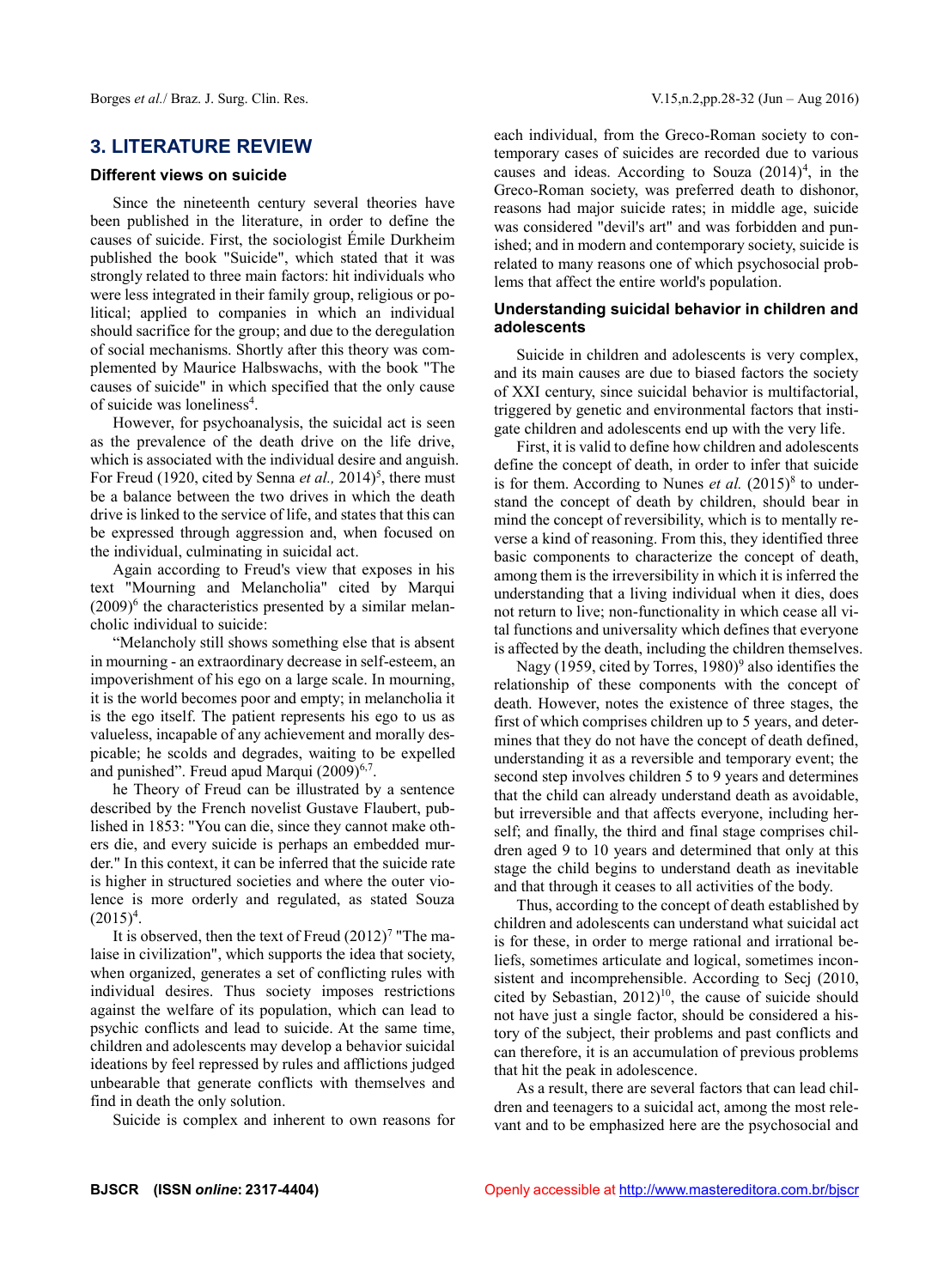Borges *et al.*/ Braz. J. Surg. Clin. Res. V.15,n.2,pp.28-32 (Jun - Aug 2016)

#### neurobiological.

#### **Psychosocial aspects**

Many factors are essential for the psychological and social development of a child, the most important is the family environment you are in, as well as their emotional relationships. According to Steinberg (2000, cited by Hutz,  $2002$ <sup>11</sup>, the family is responsible for the socialization process of children, through which they acquire appropriate behaviors and acceptable to the culture, provides a social performance and the acquisition of autonomy. It is in infancy and childhood, you understood from birth to six years of age, there is more interaction with his family and established patterns of attachment that are crucial to the development of a pattern of social behavior and personal.

Given this assumption, according Hutz  $(2002)^{11}$ , parents who show little interest in education and lack of emotional care of children are considered negligent. These are considered less able to control the behavior of children and do not show affection, so parents are little involved with the education of children, and do not show interest in their activities and feelings, what do they do not play the role of socializing. As a result, education with this reckless familiar pattern, affects the psychological development of children and adolescents, undermining their social competence, academic and personal, increasing the occurrence of mental disorders such as depression, anxiety and somatization and externalizing problems of their feelings are risk factors act or attempted suicide for this age group.

Children who carry out a suicide act have significant psychological characteristics, among them the most relevant are second Alencar  $(2012)^{12}$ , one of the impulse control disorder, low tolerance to frustration and a tendency to demand attention and affection, with previous suicide attempts and constant threats, manipulation in relation to colleagues, jealous brothers, present desire to die and low self-esteem.

In addition, WHO  $(2000)^1$  emphasizes that suicidal behavior is more common (in children and adolescents) due to psychiatric disorders, among them the most important and relevant are: Depression - may have antisocial behavior and usually have somatic complaints such as headache, stomach pain, leg or chest.

Anxiety disorders: may have psychosomatic symptoms, and show a strong association between suicide attempt and anxiety especially in men.

Alcohol and drug abuse: history of alcohol abuse was found in one in four children and adolescents who committed suicide act.

Eating disorders: due to the idealization of the body. Especially the girls suffering from anorexia and bulimia, suicide risk is about 20 times that of young people.

Psychotic disorders: few children have a severe form

of psychotic disorders such as schizophrenia or bipolar disorder. Also, several authors reveal the reasons why children and adolescents commit an act or try tive suicide. For Seminotti (2011, cited Cavalin, 2012)<sup>13</sup> this is due to the stressor in children, which is preceded by the abandonment or significant losses, accompanied by lack of support from other people or family members; Harold Jacobzine  $(1960)^{14}$ , notes that a high incidence in children was observed with suicidal behavior, which had disorganized homes and broken resulting from death, separation or divorce of parents; and yet for Fernandes de Abreu  $(2010)^{15}$  adolescents and children who attempt suicide, almost always have a long history of progressive family instability and discord, reaching a point where they feel unable to communicate with parents or ask for support to them.

Moreover, according Cavalin  $(2012)^{16}$ , depressive symptoms in children who attempted suicide are evident after the attempt. Most of them lose their motivation to attend school, are isolated, have no desire to perform daily tasks, show irritability with family and close people. In this sense, depression in children and adolescents may manifest disinterest in activities before attractive, and the constant presence of moodiness games, games and sports.

According WHO  $(2000)^1$ , suicidal ideation and suicide attempts in children and adolescents often appear in victims of sexual abuse, which often occurs within the family and is omitted for fear or guilt. Maltreatment in children can also cause acts of rebellion that lead to suicidal behavior, according Bakwin  $(1957)^{17}$ , they believe that if they commit suicide, provoke guilt in their parents. Also reveals that maltreated children at home, can react with a rebellious behavior and suicide act precipitates the fear of punishment.

Therefore, according to the WHO  $(2000)^1$ , failure or low power to deal with problems, low self-esteem, as well as conflicts on its sexuality, can lead to suicide teenagers, as a family history of psychiatric illness intrigues, family rejection, substance abuse and other stressful life situations that increase this suicidality. Also, it states that specifically in the case of child suicide is often found experiences of a dysfunctional family life and conflict, in which changes can cause feelings of helplessness, loneliness and loss of control. Yet, there is a strong relationship between the abuse of children and adolescents by peers or adults and greater suicidal ideation and suicide attempt by them.

Many cases of attempt or act of suicide in children and adolescents are omitted, the family denies and masks the event, either for lack of knowledge, because sometimes these acts are considered as accidents or carelessness by denial or fear of the consequences of their statement as to the cause of death<sup>13</sup>.

#### **Neurobiological aspects**

The etiology of suicide may be caused by a genetic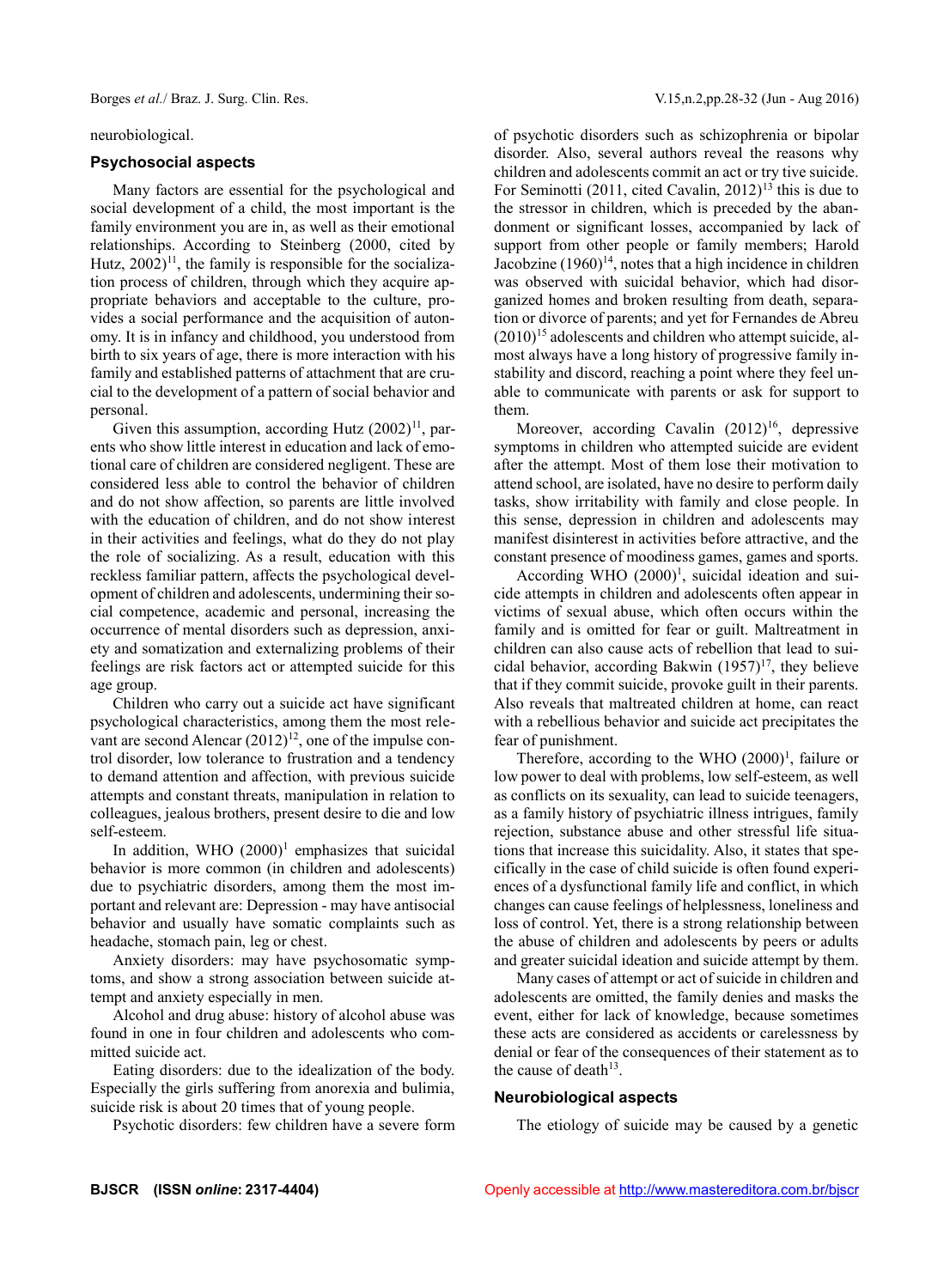component, as shown have different genetic and epidemiological studies affirmed by Turecki  $(1999)^{18}$ . However, according to this, not yet know the exact way in which genes increase the predisposition of certain individuals commit suicide, although there is evidence that genetic factors have a great influence on this pre-disposition due to the modulation of impulsive behaviors and aggressive impulsive. Thus, according Calderaro and Carvalho  $(2005)^{19}$  not only heredity will cause suicidal behavior, but the fact of genetic predisposition to be associated with the adverse conditions of external reality.

Based on studies that have focused on the tryptophan hydroxylase gene encoding (TPH), whose activity controls the rate of serotonin synthesis, could identify a significant association between a polymorphism of this gene and the presence of suicidal behavior among alcoholics with criminal problems as Nielsen report *et al.*  $(1994)^{20}$ .

Several neurobiological studies have shown a reduction in the related serotonergic activity with high levels of impulsive traits and impulsive-aggressive derivatives of suicidal behavior, as stated by Mann (1998, apud Turecki, 1999)<sup>21</sup>. Through trials, it was possible to identify a greater number of 2A serotonin receptor (5HT-2A) of this link in the prefrontal cortex of suicide and the information obtained regarding the 5HT-2A receptor, suggest that the variation of genetic factors, especially the HTR-A2 gene, modulate significantly the number of 5HT-2A receptors. It is believed that the changes can be justified through adaptive and compensatory mechanisms or secondary regulation to decreased serotonergic neurotransmission or genetic mediation. Therefore, individuals who have a serotonergic reduction in the prefrontal cortex may have more 5HT-2A receptors along with impulsive, aggressive behavior. What about the HTR-A2 gene, does not confirm the genetic predisposition for the results obtained<sup>22</sup>.

However, the contributory role exerted by the HTR-A2 gene has the potential susceptibility of suicide, even without demonstrated in the study records for resources failures. Already in separate study, Turecki (1999)<sup>18</sup> mentions the hypothesis that it is possible that genetic factors act by modulating the variability of the serotonergic system level and manifestations of impulsive and impulsiveaggressive traits, which could lead to the intensification of predisposition to suicide and other suicidal behaviors.

### **Intervention measures to combat suicide in children and adolescents**

Suicide prevention should be prioritized in public policy and regarded as a public health issue. In general, according to the WHO (2014)<sup>24</sup> records that a person, it being of any age, commits suicide every 40 seconds in the world. And in absolute numbers, Brazil ranks as the 8th country in cases of suicide. But should not be discarded to prevent child suicide, which has a tendency to growth according to data from the violence map, the Ministry of Health.

The main challenges for the prevention of suicide, according to the World Health Organization  $(2006)^{23}$  is the identification of people at risk and that it's vulnerable, to understand what factors influence the self-destructive behavior, and structure effective interventions.

Among several factors, according to World Health Organization  $(2000)^1$ , suicidal behavior can be prevented in children and adolescents by installing protective factors, removal of risk factors and avoid stressors those with greater predisposition and living in conflict and risk situations. Protective factors are needed as a good family standard, in order to have the support and greater relationship, community involvement, social integration, and access to mental health care, cultural factors and sociodemographic, comprising social integration through participation in sports clubs and activities as well as good relationships with schoolmates and teachers, and accept help from relevant people. Still, the risk factors and situations, such as personal loss, abuse, social stress, idiosyncratic behaviors, lack of impulse control, among others, should be identified so that there is an intervention. In addition, the identification school students in conflict and possible suicide risk is essential, by identifying suffering, which appears due to the lack of interest in usual activities, general decline in the notes, decreased effort, misconduct in classroom and unexplained absences and / or repeated. Must be evaluated, so the risk of suicide by the finding of previous attempts, depression and risk situations. Thus, after identifying child or adolescent risk behavior for a suicidal act it is necessary to provide psychological help and refer to treatment those who have psychiatric disorders.

According to the Ministry of Health of Brazil  $(2011)^2$ , some actions cannot be made before a suicidal behavior, among them, one should not ignore the situation, trying to get rid of the problem, leave the person alone, give false assurances and sworn to secrecy. Counseling is also an appropriate intervention for children and adolescents who have suicidal behavior which also involves the family context, as well, according to WHO  $(2006)^{23}$  should be prioritized in the cognitive treatment behaves and mental capacity to face problems. Thus, we seek an improvement in self-esteem through the identification of involved emotional problems, self-understanding, behavior change and still prioritize better social interaction.

Therefore, for the prevention of suicide it is necessary to involve a variety of activities, including a structured family that allows the child a good education, family counseling, treatment of mental disorders, environmental control of risk factors and community education. The community of effective education allows access to knowledge to understand the causes of suicide and prevention measures and treatment of trigger mental disorders.